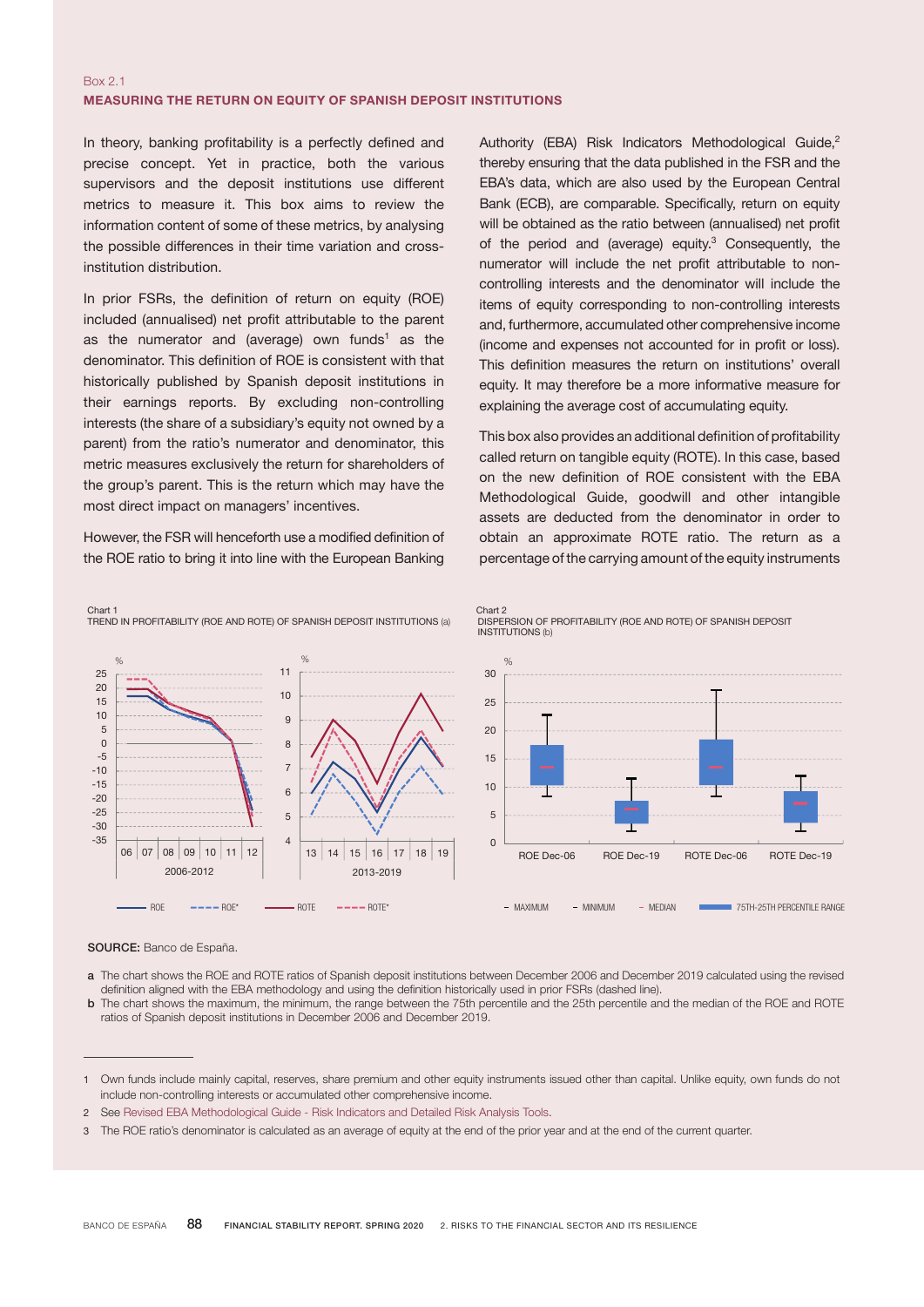## Box 2.1 MEASURING THE RETURN ON EQUITY OF SPANISH DEPOSIT INSTITUTIONS (cont'd)

issued and accumulated reserves, i.e. of the funds actually contributed by the investors or retained as reserves, is thus obtained. Conversely, intangibles represent future expectations of profit generation, not contributed funds. This measure thus contributes to estimating the average cost of raising additional funds.4

Spanish deposit institutions include in their quarterly earnings reports various measures of profitability; specifically, the ROE and ROTE ratios. Indeed, in recent years institutions have increasingly defined profitability targets in terms of ROTE in their strategic plans. Institutions' reports include profitability metrics based on assets (Return on Assets (ROA)) or on risk-weighted assets (Return on Risk-Weighted Assets (RORWAs)), and efficiency metrics.<sup>5</sup> These metrics are part of the alternative performance measures (APMs) that institutions include in their earnings reports and prepare in accordance with the European Securities and Markets Authority (ESMA) Guidelines published on 30 June 2015.<sup>6</sup> In the last year, the main Spanish deposit institutions have also

changed the definition of ROE and ROTE so as to deduct from the denominator the equity item "Accumulated Other Comprehensive Income", which increases the ratio when it presents a material negative amount.

Chart 1 shows these four ratios (ROE and ROTE calculated according to the definition aligned with the EBA Methodological Guide, and ROE\* and ROTE\* calculated according to the definition historically used in prior Financial Stability Reports)<sup>7</sup> for Spanish deposit institutions. First, it should be highlighted that all the ratios have trended very similarly over the last 14 years, with a correlation coefficient of 0.99 in all cases; however, differences in the ratios' levels are observed. Specifically, since 2013 ROE is higher than ROE\* (8.3% and 7.1%, in December 2018). Furthermore, the ROTE ratio is higher than both ROE and ROE\* (10.1% and 8.6%, respectively, in December 2018). It is very important to take into account these different levels when the definition changes, so that an actual change in profitability is not attributed to something that is purely methodological.





- a The chart shows the ROE and ROTE ratios calculated using the revised definition aligned with the EBA methodology for the main Spanish and European banks (sample of 27 banks) between December 2006 and December 2019.
- b The chart shows the maximum, the minimum, the range between the 75th percentile and the 25th percentile, and the median of the ROE and ROTE ratios of the main European banks (sample of 27 banks) in December 2006 and December 2019.

- 5 Other market alternatives also exist to measure institutions' profitability, such as the price-earnings ratio (PER) or earnings per share, which is the inverse of PER.
- 6 See ESMA Guidelines on Alternative [Performance](https://www.esma.europa.eu/sites/default/files/library/2015/11/2015-esma-1057_final_report_on_guidelines_on_alternative_performance_measures.pdf) Measures.
- The ROE\* and ROTE\* ratios were calculated in prior FSRs as the ratio between (annualised) profit attributable to the parent and average own funds or average own funds net of average intangible assets, respectively.

<sup>4</sup> A broader definition of the ROTE ratio would include as the denominator equity less not only goodwill and other intangible assets, but also convertible bonds and *participaciones preferentes* (hybrid instruments).